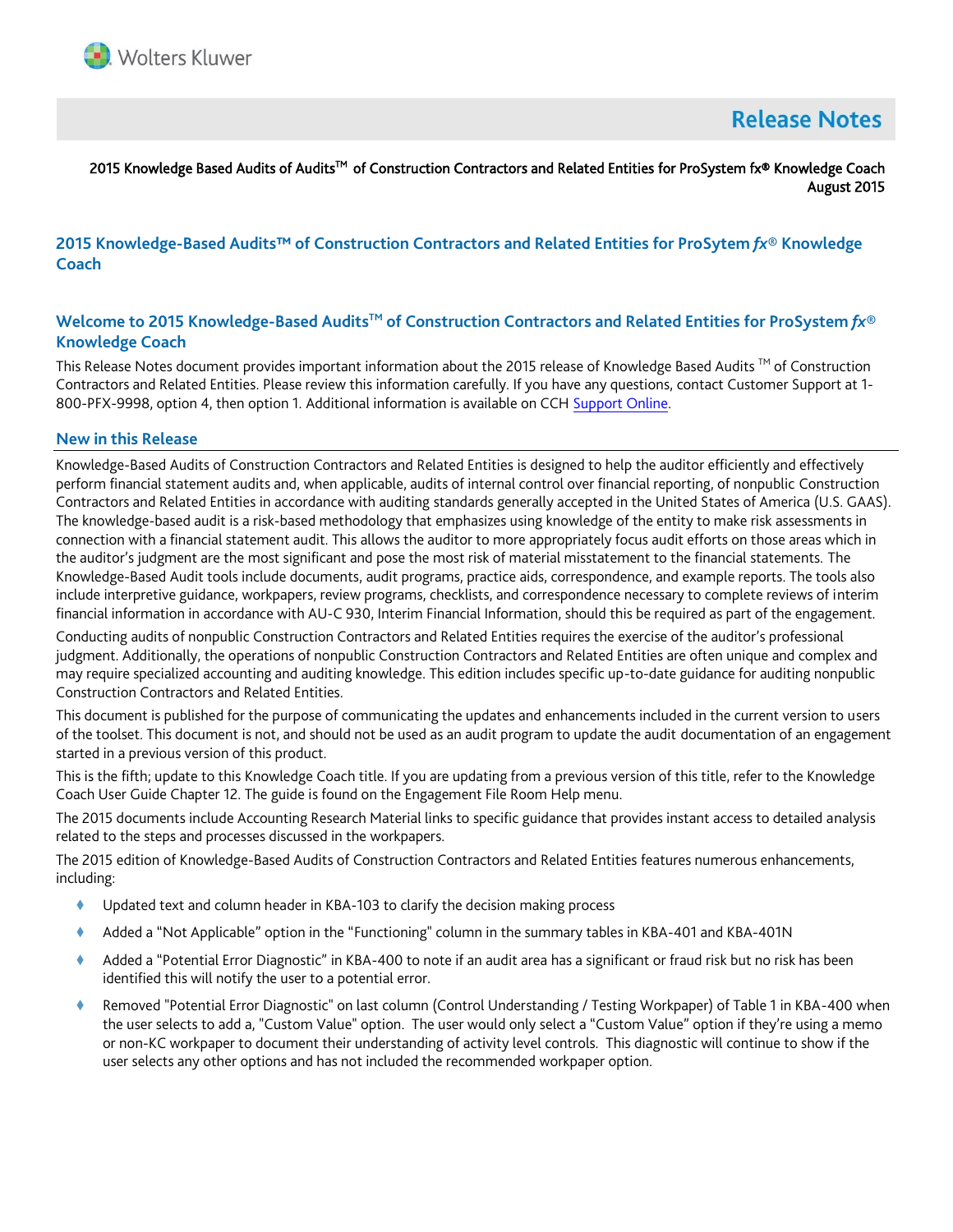- Added practice points to address Yellow Book and/or A-133 audit requirements (e.g., for compliance with federal "Set Aside" programs (Disabled Business Enterprise (DBE); Woman Owned Business Enterprise (WBE); Minority Owned Business Enterprise (MBE); and/or veteran programs)
- Several new forms and audit area are available in this title including:
	- RPT-0940a Unmodified Opinion on Comparative Financial Statements with Emphasis-of-Matter Paragraph: Opinion on the Financial Statements of a Prior Period Is Revised to Reflect Adoption of a Private Company Council Accounting Alternative for VIEs That Results in a Change to a Previously Issued Report
	- o RPT-0902 Unmodified Opinion: Comparative Financial Statements Prepared in Accordance with U.S. GAAP
	- o AID-603 Component Identification and Analysis
	- o AUD-908 Interim Review Program: Management Inquiries

For more information on specific program enhancements, review the 2015 Construction Contractors and Related Entities Overview for Knowledge Coach Users available at the following link or in the binder through the KCO-001 workpaper.

http://support.cch.com/updates/KnowledgeCoach/pdf/guides\_tab/2015%20Knowledge-Based%20Audits%20of%20Construction%20Contractors%20and%20Related%20Entities%20Title%20Overview%20for%20Knowled ge%20Coach%20Users.pdf

In addition, forms and practice aids throughout have been updated to include new examples and tips and, where applicable, to take into account:

New literature, standards, and developments, reflected in the following current audit and accounting guidance:

- FASB Accounting Standards Codification as of June 30, 2015, and through Accounting Standards Update No. through Accounting Standards Update (ASU) No. 2015-10, including:
	- o ASU No. 2015-03, Interest-Imputation of Interest (Subtopic 835-30): Simplifying the Presentation of Debt Issuance Costs;
	- o ASU No. 2015-04, Compensation─Retirement Benefits (Topic 715): Practical Expedient for the Measurement Date of an Employer's Defined Benefit Obligation and Plan Assets;
	- o ASU No. 2015-05, Intangibles─Goodwill and Other─Internal-Use Software (Subtopic 350-40): Customer's Accounting for Fees Paid in a Cloud Computing Arrangement;
	- o ASU No. 2015-06, Earnings Per Share (Topic 260): Effects on Historical Earnings per Unit of Master Limited Partnership Dropdown Transactions;
	- o ASU No. 2015-07, Fair Value Measurement (Topic 820): Disclosures for Investments in Certain Entities That Calculate Net Asset Value per Share (or Its Equivalent);
	- o ASU No. 2015-08, Business Combinations (Topic 805): Pushdown Accounting Amendments to SEC Paragraphs Pursuant to Staff Accounting Bulletin No. 115;
	- o ASU No. 2015-09, Financial Services─Insurance (Topic 944): Disclosures about Short-Duration Contracts; and
	- o ASU No. 2015-10, Technical Corrections and Improvements.

## **Additional Information on Knowledge Coach and the KBA Methodology**

Knowledge-Based Audit (KBA) Methodology - Allows the results of one set of procedures to become the input for the next. The key components of the KBA methodology include:

- An Overview that guides auditors through the methodology;
- Knowledge-Based Audit documents, integral to the risk assessment and overall audit processes, which contain steps and procedures required by GAAS;
- Customizable Audit Programs that take auditors through related steps and procedures;
- Practice Aids to help auditors complete steps or processes outlined in the Knowledge-Based Audit documents and Audit Programs;
- Auditor's Reports that provide a variety of sample auditor's opinions on audited financial statements; and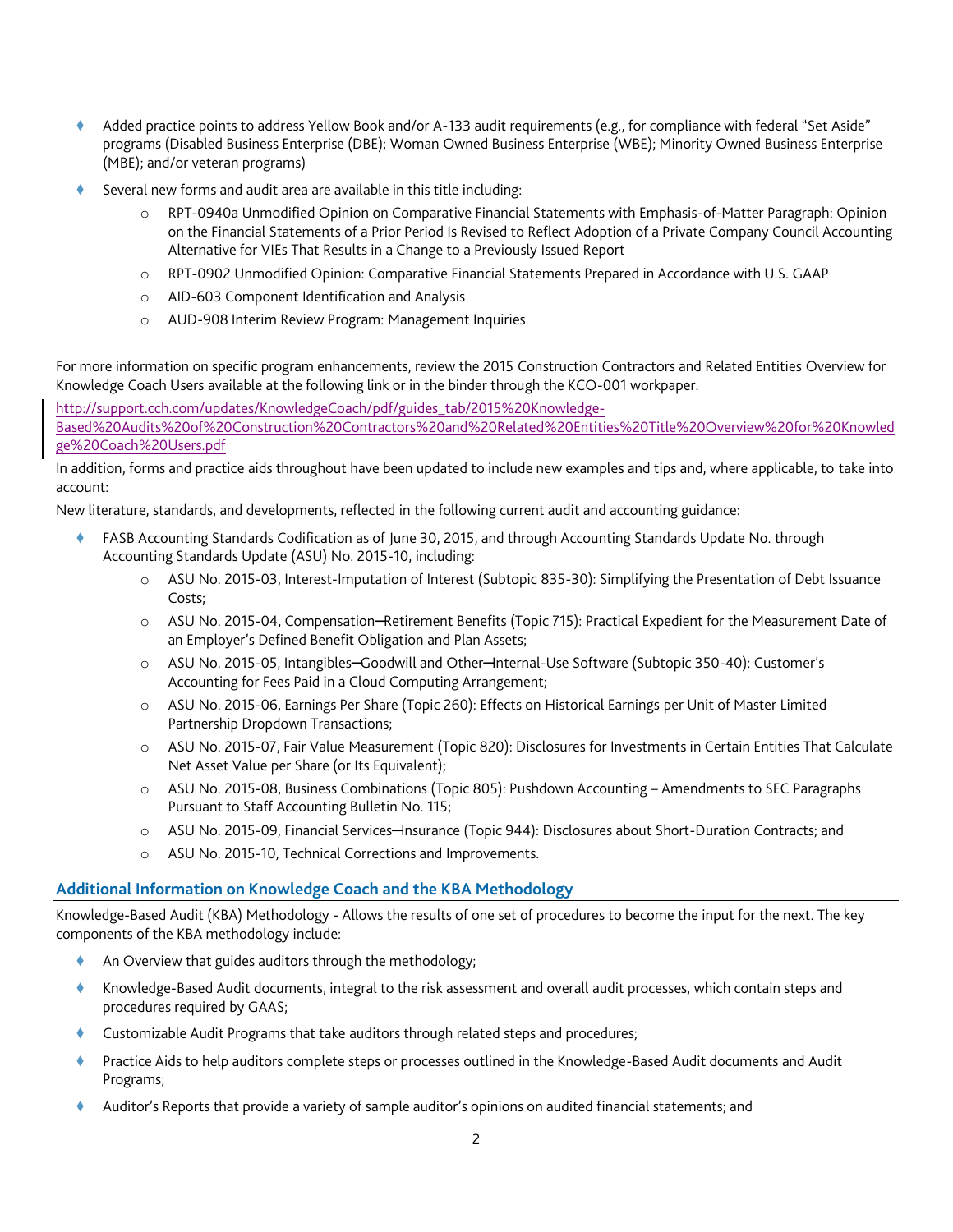- Correspondence documents that provide sample letters to be used to comply with GAAS requirements and in many other common situations.
- The AICPA's Auditing Standards Board's (ASB) Risk Assessment Standards The practice aids and tools in the 2015 Knowledge-Based Audits of Construction Contractors and Related Entities are designed around the AICPA's risk assessment and clarified standards to assist auditors of nonpublic Construction Contractors and Related Entities by:
	- Facilitating compliance with U.S. GAAS and GAGAS;
	- Encouraging more effective audits through tailored audit programs and comprehensive practice aids;
	- Helping auditors to focus on and respond to identified audit risks; and
	- Enhancing audit documentation.

#### ProSystem fx® Knowledge Coach

- ProSystem fx® Knowledge Coach functionality allows auditors to use the Knowledge-Based-Audit methodology more efficiently by eliminating the need for duplicate entry of the same information, tailoring audit documentation to each particular engagement, and documenting the link between risks identified and procedures performed. AUD-100 Tailoring Question Workpaper is a document in Knowledge Coach that presents engagement-level questions designed to aid in tailoring the engagement documentation to fit each client. Completing the questions helps the auditor avoid duplication and unnecessary workpapers.
- Before you begin your audit, please review the guidance in AUD-101 Overall Audit Program. This workpaper is intended to be your road map through a Knowledge-Based Audit methodology. You should start your audit with AUD-100 Tailoring Question Workpaper and AUD-101 Overall Audit Program.
- Risks can be captured via the Risk Summary task pane from any Knowledge Coach workpaper by the current editor of KBA-502 Summary of Risk Assessments. This allows the user to continuously assess risks during the engagement. Several workpapers prompt the consideration of the presence of risks, but the Risk Summary task pane must be used to document those risks. All documented risks flow to the Risk Summary. To ensure risks show in findings tables, make sure to check the "workpaper identified in" field of the Risk pane.
- Information Flow helps cut down on the time spent duplicating information across forms. In addition, the flow of consistent information ensures that information and updates to information are not missed between workpapers. Drill-down functionality helps the user navigate quickly to the source of the information, aiding in the review of the audit file.
- Diagnostics help keep track of unresolved issues like unanswered questions, incomplete risks, program steps not linked to risks or relevant assertions, missing workpaper, and more.
- Links to Accounting Research Manager (ARM)-If you subscribe to an ARM library that includes audit content, you can link directly to source material from Resources within Knowledge Coach workpapers. These links have been updated to reference to the accounting standards under the FASB Accounting Standards Codifications and the auditing standards issued by the AICPA. Also, if you subscribe to the Knowledge-Based Audits of Construction Contractors and Related Entities Guide on ARM, you can take advantage of links to the audit guide material from within the Knowledge Coach documents.
- Interpretive Guidance is integrated into each Knowledge Coach template through the Tips view of each new task pane. Informational features include Practice Points, Examples, Optional Workpapers, and Resources to help auditors work more effectively and efficiently. You can also navigate from Resources within a document or the tip pane directly to CCH's Accounting Research Manager and industry audit guides by simply clicking on the Reference.

### Important Notes

- Make sure to save changes to workpapers before closing the workpaper or the binder to ensure data is correctly updated.
- If your Current Editor Knowledge Coach MS® Word workpapers become read-only or crash, please do the following:
	- o Keep the binder with the affected workpapers open.
	- o Highlight the workpaper in the binder window and go to Tools > Save Knowledge Coach Answers.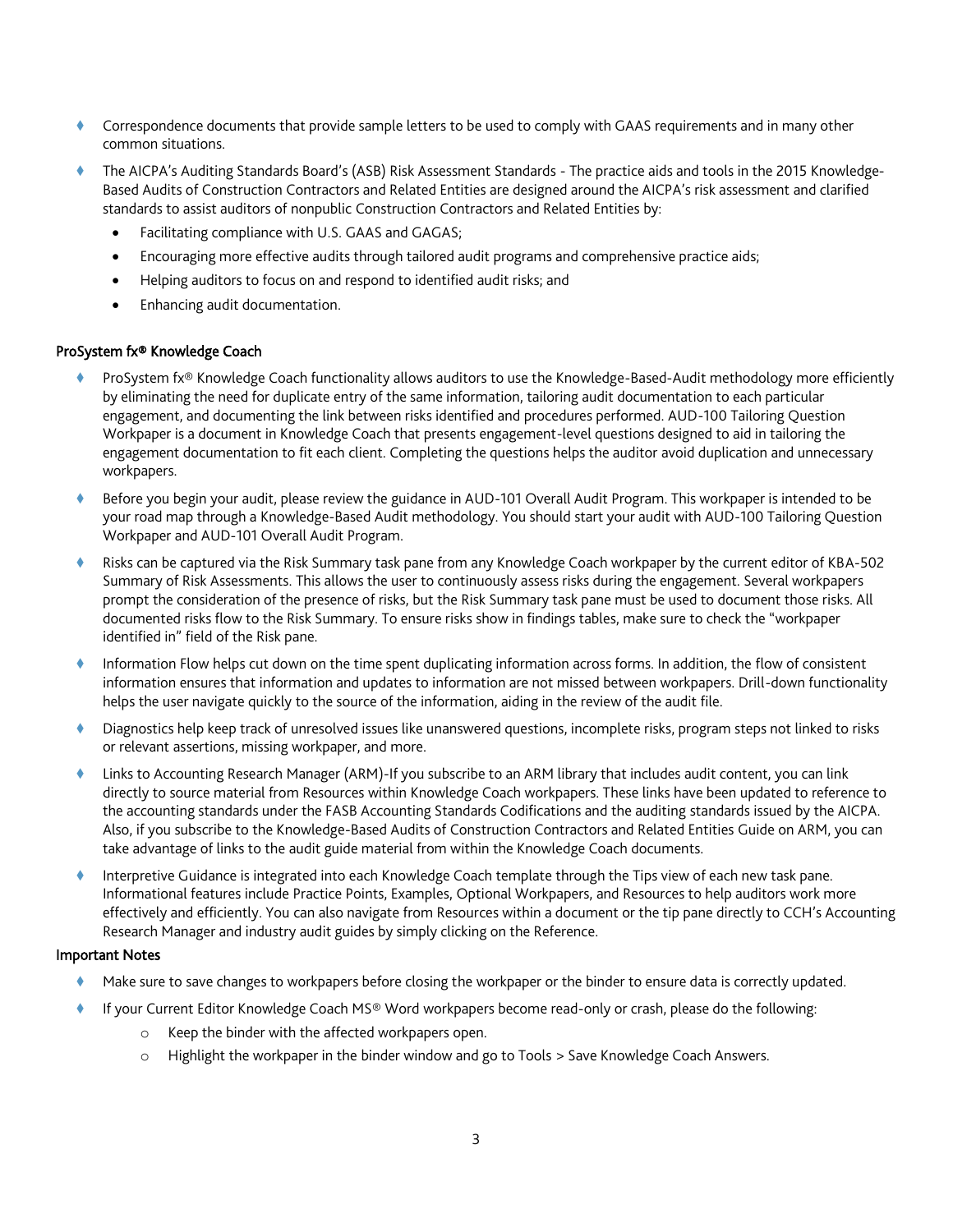Knowledge Coach cannot be used within the Shared File Room (SFR) feature of Engagement. However, Knowledge Coach workpapers can be shared across team members through check in, check out, workpaper assignment, syncing to the central file room and through peer-to-peer sync in the same way other Engagement workpapers are shared.

### System Requirements

- This title MUST be used with ProSystem *fx* ® Engagement version 7.2, ProSystem *fx*® Knowledge Coach version 2.2, and 2015 Financial Statement Base v2 and higher. You must also ensure that you have deployed the ProSystem fx ® Engagement 7.2, ProSystem fx® Knowledge Coach 2.2 August 2015 Update. You can confirm the installation of this update by opening a File Room and then go to Tools>Knowledge Coach Titles, and then reviewing the "CCH release date" and "Name" columns in this dialog and confirming that your 2015 Financial Statement Base is version 2. If "v2" is not appended to the title, you must install the ProSystem fx ® Engagement 7.2, ProSystem fx® Knowledge Coach 2.2 August 2015 Update. If you are upgrading from ProSystem *fx*® Engagement 7.1 or lower please contact Technical Support at 1-800-PFX-9998, option 4 for detailed instructions.
- A minimum of 4GB of RAM is required for optimal performance when opening and navigating through ProSystem *fx*® Knowledge Coach workpapers.

### **Download Instructions**

Download the 2015 Knowledge Based Audits of Construction Contractors and Related Entities from the ProSystem *fx* ®Knowledge Coach Updates section of the ProSystem *fx*® Engagement Support Web site at the following URL:

[http://support.cch.com/updates/KnowledgeCoach,](http://support.cch.com/updates/KnowledgeCoach) then select the Knowledge Coach Series and Download file link next to the 2015 Knowledge-Based Audits of Construction Contractors and Related Entities. On some occasions the content package file (.KCP) will download with the extension changed to .ZIP. If this occurs, please change the extension of the downloaded file to KCP using all capital letters.

You must install the 2015 Financial Statement Base v2 title before installing the 2015 Knowledge Based Audits of Construction Contractors and Related Entities. You must also ensure that you have deployed the ProSystem fx ® Engagement 7.2, ProSystem fx® Knowledge Coach 2.2 August 2015 Update. You can confirm the installation of this update by opening a File Room and then go to Tools>Knowledge Coach Titles, and then reviewing the "CCH release date" and "Name" columns in this dialog and confirming that your 2015 Financial Statement Base is version 2. If "v2" is not appended to the title, you must install the ProSystem fx ® Engagement 7.2, ProSystem fx® Knowledge Coach 2.2 August 2015 Update.

The Financial Statement Base title is also available at the following link:<http://support.cch.com/updates/KnowledgeCoach>

If you have already installed this title for 2015 Knowledge-Based Audits of Construction Contractors and Related Entities, ensure you have the latest Knowledge Coach Content Update installed.

Important: ProSystem *fx*® Engagement version 7.2 or higher and Knowledge Coach version 2.2 must be installed on the computer in order to install this Knowledge Coach title. You must also ensure that you have deployed the ProSystem fx ® Engagement 7.2, ProSystem fx® Knowledge Coach 2.2 August 2015 Update. You can confirm the installation of this update by opening a File Room and then go to Tools>Knowledge Coach Titles, and then reviewing the "CCH release date" and "Name" columns in this dialog and confirming that your 2015 Financial Statement Base is version 2. If "v2" is not appended to the title, you must install the ProSystem fx ® Engagement 7.2, ProSystem fx® Knowledge Coach 2.2 August 2015 Update. Additional requirements include Microsoft® Office 2007, Microsoft® Office 2007 Primary Interop Assemblies (PIA) and Visual Studio® 2005 Tools for the Office Second Edition Runtime, Visual Studio® Tools for Office System Runtime version 3.0, and Visual Studio® Tools for the Office System 3.0 Runtime Service Pack 1., Visual Studio® Tools for Office Runtime 4.0 (VSTOR) (32-bit version for 32-bit OS and 64-bit version for 64-bit OS).

The 2015 Knowledge-Based Construction Contractors and Related Entities (8/xx/15). KCP download is a proprietary file that must be installed from within Engagement. Save this KCP file to a location on your local drive and follow the Installation Instructions included in the Release Bulletin.

## **Installation Instructions**

Once you have downloaded your Knowledge Coach title, you will need to add it to the list of titles within ProSystem *fx* ® Engagement. The only additional system requirement is approximately 75MB of disk space to store your Knowledge Coach Program content files. Please refer to the ProSystem *fx* ® Engagement with Knowledge Coach Release Notes for any other system requirements.

After downloading the 2015 Knowledge Based Audits of Construction Contractors and Related Entities, do the following: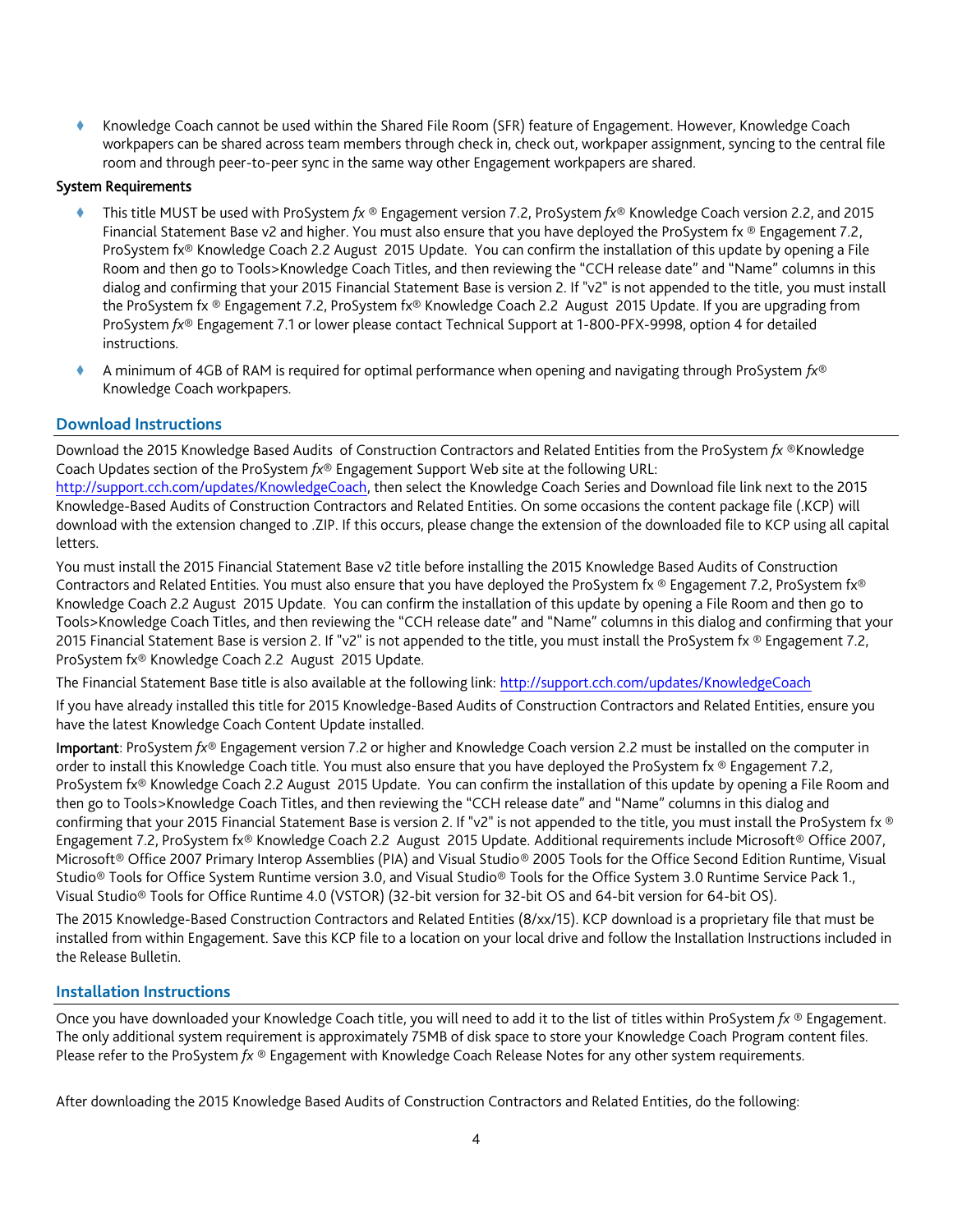- Launch the ProSystem *fx* ® Engagement Workpaper Management application so that the Local File Room is displayed. Select Tools > Knowledge Coach Titles.
- The Knowledge Coach Titles window will be displayed.
- Choose Add Title.
- Browse to the title package file (\*.KCP) that you previously downloaded from the ProSystem *fx* ® Knowledge Coach Support Web site.
- Choose Open.
- The system will display a progress indicator while the title package is added. You will receive a message that the title has been successfully installed once the process is complete.

Once the title is added, you must release it, so that other staff members in your firm can use it. You may also wish to "unrelease" previous versions of the title.

To unrelease a title:

- Select a version of the KBA Construction Contractors and Related Entities titles.
- Choose Unrelease Title. The date will be removed from the Date released column and staff that do not have the staff group property right to insert unreleased titles will not be able to insert the unreleased titles into a binder.

Note: You can determine this access in the ProSystem *fx*® Engagement Admin module by selecting a staff group and choosing File > Properties > Content "Insert Knowledge Coach workpapers from unreleased titles" option.

To release a title:

- Select one of the Knowledge Coach titles in the list that has been added but is not yet released.
- Choose Release Title. The current date and time will be displayed in the Date released column, and the status will change to "Released."

Note: You must add and assign a Knowledge Coach module as well as the Knowledge Coach title license in the ProSystem *fx* ® Engagement Administrator before using the workpapers.

Important: Once the 2015 Knowledge-Based Audits of Construction Contractors and Related Entities titles have been added and released, they will be automatically deployed to other staff members when they login to the "Office" location, or when they synchronize a binder that contains Knowledge Coach workpapers from this title.

## **Online Permission Key**

Permission key files may be downloaded from our Web site a[t https://prosystemfxsupport.tax.cchgroup.com/permkey/download.aspx](https://prosystemfxsupport.tax.cchgroup.com/permkey/download.aspx)  or when adding or updating the new licenses within ProSystem *fx*® Engagement with Knowledge Coach version 7.2 and higher. After updating the license file in the ProSystem *fx*® Engagement Admin module, licenses need to be assigned to the staff who will use 2015 Knowledge-Based Audits of Construction Contractors and Related Entities.

If you have not already established a Single Sign-on (SSO) account with Customer Service, we urge you to do so at this time.

Permission keys are no longer generally distributed via floppy diskette. You can choose to continue receiving the diskette by going to <https://prosystemfxsupport.tax.cchgroup.com/service/accountadmin/> , clicking the Firm Administration link, and making the appropriate selection (SSO access is required), or by contacting Customer Service at 1-800-PFX-9998, option 4.

## **Accounting Research Manager**

CCH's Accounting Research Manager is the most comprehensive, up-to-date and objective online database of financial reporting literature. It includes all authoritative and proposed accounting, auditing, and SEC literature, plus independent, expert-written interpretive guidance.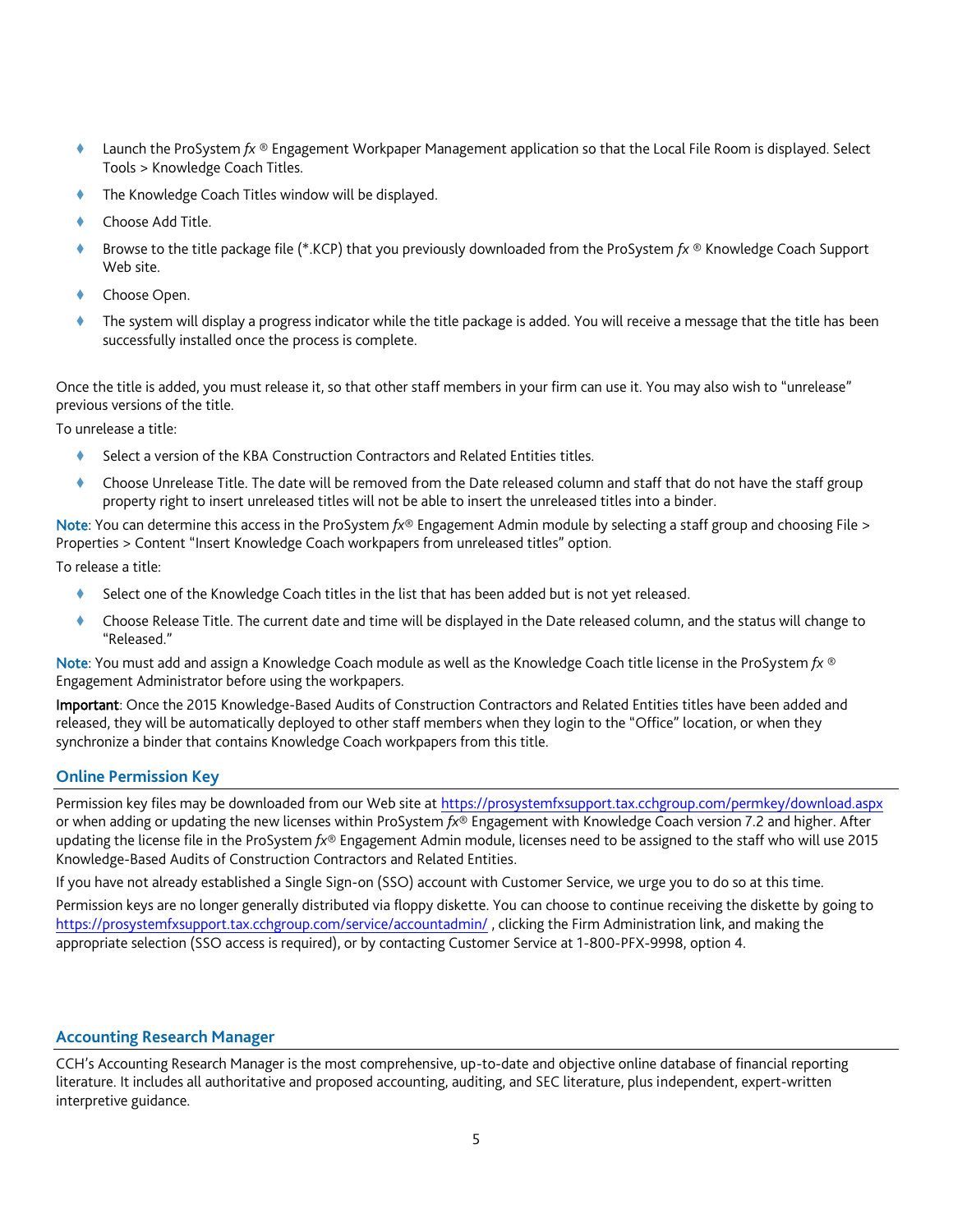Our Weekly Summary email newsletter highlights the key developments of the week, giving you assurance that you have the most current information. It provides links to new FASB, AICPA, SEC, EITF, and IASB authoritative and proposal-stage literature, plus guidance from financial reporting experts.

Our team of content experts updates the system on a daily basis, so you can stay as current as possible. What's more, our experts attend critical, standard-setting meetings and summarize the results for you, which means you'll learn of newly released literature and deliberations of current financial reporting projects as soon as they occur! Plus, you'll benefit from their easy-to-understand technical translations. Our expert's interpretations clearly lay out what the rules mean from your perspective.

Also available in the Knowledge-Based Audits of Construction Contractors and Related Entities title, a guide that helps you comply with the most recent professional standards and guidance for the conduct of Construction Contractors and Related Entities and to integrate the use of practice aids, tools, and other resources with its guidance. This publication supplements and complements the Knowledge-Based documents that are available in Knowledge Coach.

With Accounting Research Manager, you maximize the efficiency of your research time, while enhancing your results. Learn more about our content, our experts, and how you can request your free trial by visiting [http://www.accountingresearchmanager.com.](http://www.accountingresearchmanager.com/) You can also access the Accounting Research Manager Web site by selecting the item in ProSystem *fx* ® Engagement from the Guidance tab on the Shortcuts bar in the Binder window.

Reference to Accounting Research Manager (ARM) – If you subscribe to an ARM library that includes Construction Contractors and Related Entities content, you can link directly to source material from Resources within Knowledge Coach documents. These links have been updated to refer to the accounting standards under the FASB Accounting Standards Codifications. Also, if you subscribe to the Knowledge-Based Audits of Construction Contractors and Related Entities Guide on ARM, you can take advantage of references to the guide material from within the Knowledge Coach documents.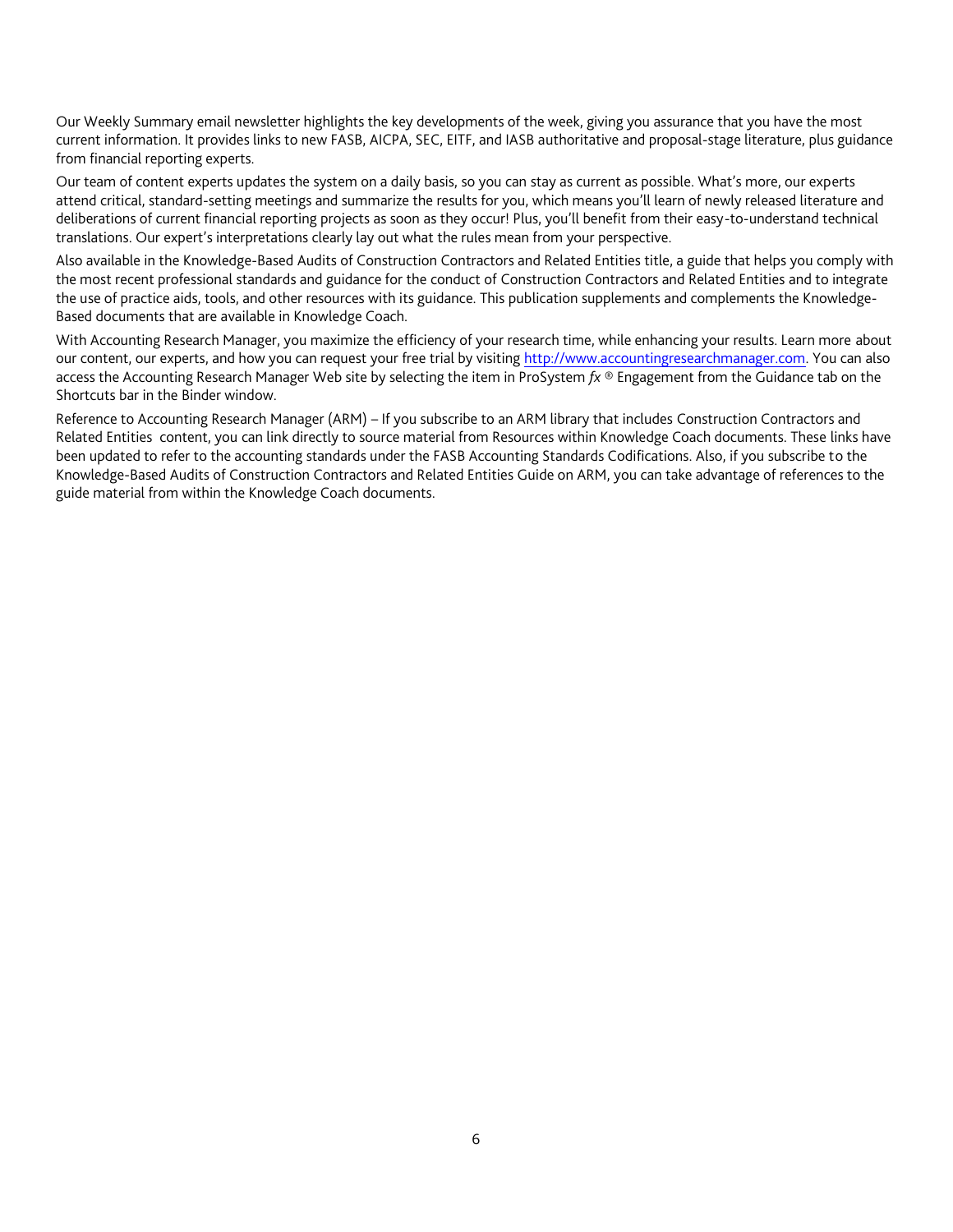## **Using Your Knowledge Coach Content**

To use your Knowledge Coach Workpaper Templates, open a binder in ProSystem *fx*® Engagement, select the workpaper tab into which you would like to insert the workpaper, and select New Knowledge Coach Workpaper from the toolbar or File menu. The New Knowledge Coach Workpaper dialog appears (Figure 1).

Select the New Knowledge Coach Title with the content you would like to use. You can only select titles you have installed. The information displayed changes to reflect the workpaper organization available for the selected title. Select the Knowledge Coach Workpaper Templates to insert into your binder and click OK. The Selected Workpaper Properties dialog appears. Each workpaper name is automatically loaded into the Name field. Add a workpaper index in the Index field and make any Name modifications you desire. You can also modify the tab location or the roll forward settings for each workpaper. Then click OK. The integrated Knowledge Coach workpaper is now inserted into your engagement binder. For more information on how to use Knowledge Coach workpapers in your binder, see the Knowledge Coach User Guide.



#### Figure 1 - New Knowledge Coach Workpaper

| Download<br>Description:  | 2015 Knowledge-Based Audits of Construction Contractors<br>and Related Entities Title(8/25/2015) |
|---------------------------|--------------------------------------------------------------------------------------------------|
| Version:                  | Engagement v. 7.2 with Knowledge Coach 2.2 or higher and<br>2015 Financial Statement Base v2     |
| Release Date:             | August 2015                                                                                      |
| File size:                | 18MB                                                                                             |
| Approx. Download<br>Time: | 42 minutes at 56 kbps                                                                            |
| License:                  | <b>Full Version</b>                                                                              |
| Platforms:                | Windows® 7, 8 and 8.1                                                                            |
| Office:                   | Microsoft® Office 2007 required                                                                  |

#### **Contact Information**

- ◆ For a demo or to purchase additional titles as they become available 1-800-PFX-9998, option 1
	-

Technical Support 1-800-PFX-9998, option 4, then option 1